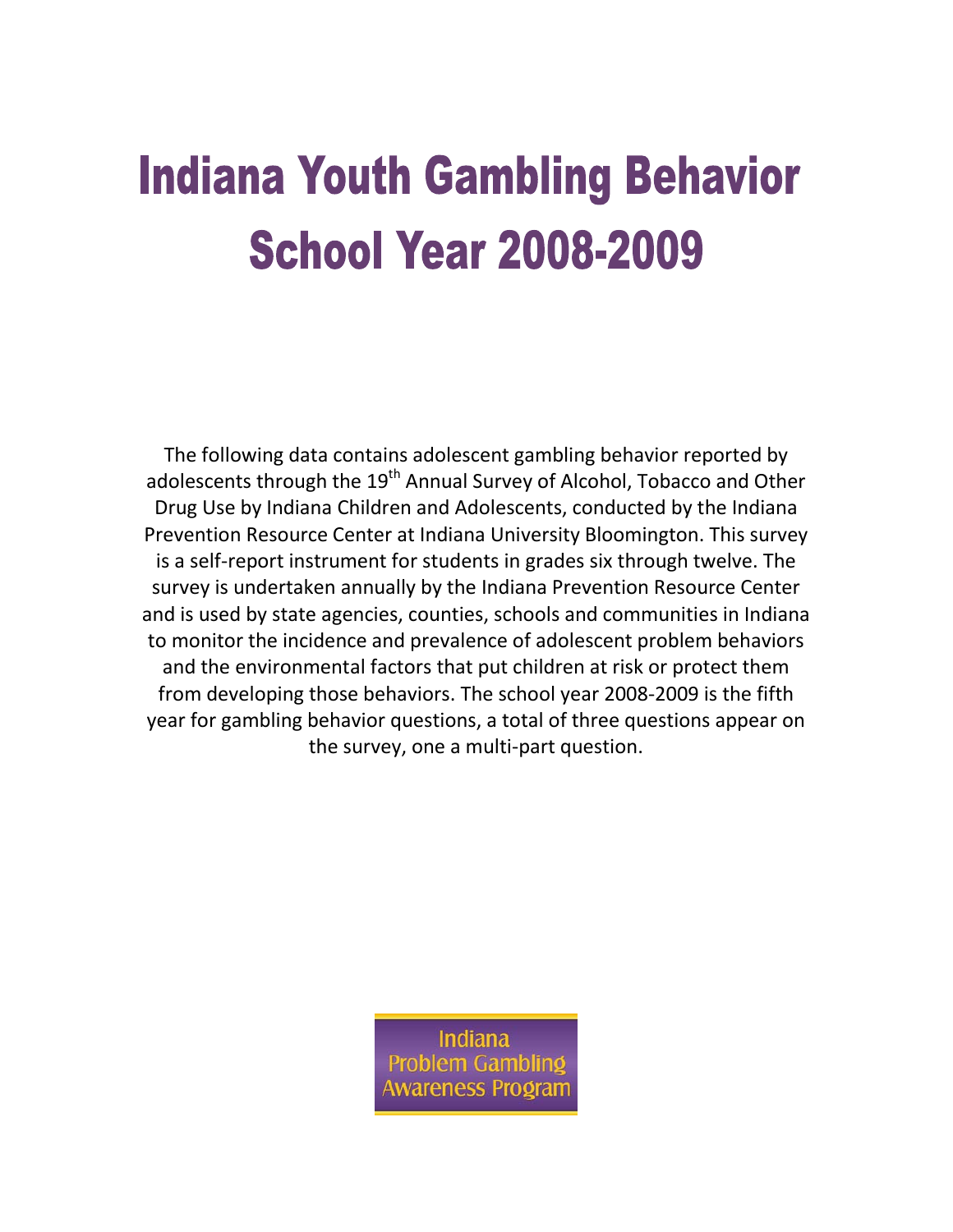As gambling options and venues in the state expand, monitoring the prevalence of gambling activities among children and adolescents is increasingly important for planning prevention efforts. This is the fifth year that the *Indiana Survey* has included gambling prevalence items. All gambling-related questions asked about behavior and experiences in the past year. The *Indiana Survey* included questions about playing cards, betting on games, betting on sports, buying lottery tickets, gambling in a casino, and playing online for money.

| Table. Any gambling behavior by Indiana adolescents in the past year, percentages   |      |      |      |      |      |                     |         |  |
|-------------------------------------------------------------------------------------|------|------|------|------|------|---------------------|---------|--|
| Grade                                                                               | 2005 | 2006 | 2007 | 2008 | 2009 | Change<br>2008-2009 |         |  |
| 6                                                                                   | 36.3 | 35.4 | 33.6 | 30.3 | 27.3 | $-3.0$              | $\ast$  |  |
| 7                                                                                   | 40.7 | 39.1 | 38.6 | 33.9 | 33.0 | $-0.9$              | $\ast$  |  |
| 8                                                                                   | 47.4 | 45.3 | 43.3 | 39.4 | 37.5 | $-1.9$              | $\ast$  |  |
| 9                                                                                   | 47.5 | 45.3 | 42.2 | 38.5 | 35.3 | $-3.2$              | $\ast$  |  |
| 10                                                                                  | 48.0 | 45.2 | 42.5 | 39.0 | 35.4 | $-3.6$              | $\ast$  |  |
| 11                                                                                  | 47.1 | 45.1 | 41.1 | 37.6 | 34.4 | $-3.2$              | $\star$ |  |
| 12                                                                                  | 55.1 | 55.0 | 50.8 | 47.1 | 44.3 | $-2.8$              | $\star$ |  |
| * Statistically significant changes between 2008 and 2009 prevalence rates (p<.05). |      |      |      |      |      |                     |         |  |

Compared to last year, the proportion of respondents who reported any gambling behavior declined significantly in all grades (see Table 18). Twelfth graders were the most likely to report having gambled, and sixth graders were least likely to report having gambled, though there is no linear pattern; for example, eighth graders reported having gambled with the second-most frequency. Males reported significantly more gambling than females (not shown; Male = 45.6%, Female= 25.0%,  $\chi$ 2 = 8413.578, p < .001).

| <b>Gambling behavior by Indiana</b><br>adolescents in the past year,<br>percentages | 6th  | 7th  | 8th       | 9th  | 10 <sup>th</sup> | 11th | 12th  |
|-------------------------------------------------------------------------------------|------|------|-----------|------|------------------|------|-------|
| Played cards for money                                                              | 13.3 | 18.6 | 22.5 22.0 |      | 23.0             | 23.3 | 25.1  |
| Bet money on games of personal skill<br>like pool, golf, bowling                    | 15.0 | 20.6 | 24.7      | 24.1 | 24.2             | 22.8 | 22.8  |
| Bet money on sports teams                                                           | 13.8 | 18.3 | 22.1      | 20.5 | 20.0             | 19.2 | -19.6 |
| Bought lottery tickets or scratch offs                                              | 12.1 | 14.5 | 15.5      | 14.4 | 13.9             | 13.9 | 31.9  |
| Gambled in a casino                                                                 | 0.8  | 1.4  | 1.9       | 2.2  | 2.1              | 2.5  | 3.7   |
| Played online for money                                                             | 2.7  | 3.7  | 4.5       | 4.4  | 4.1              | 4.0  | 4.0   |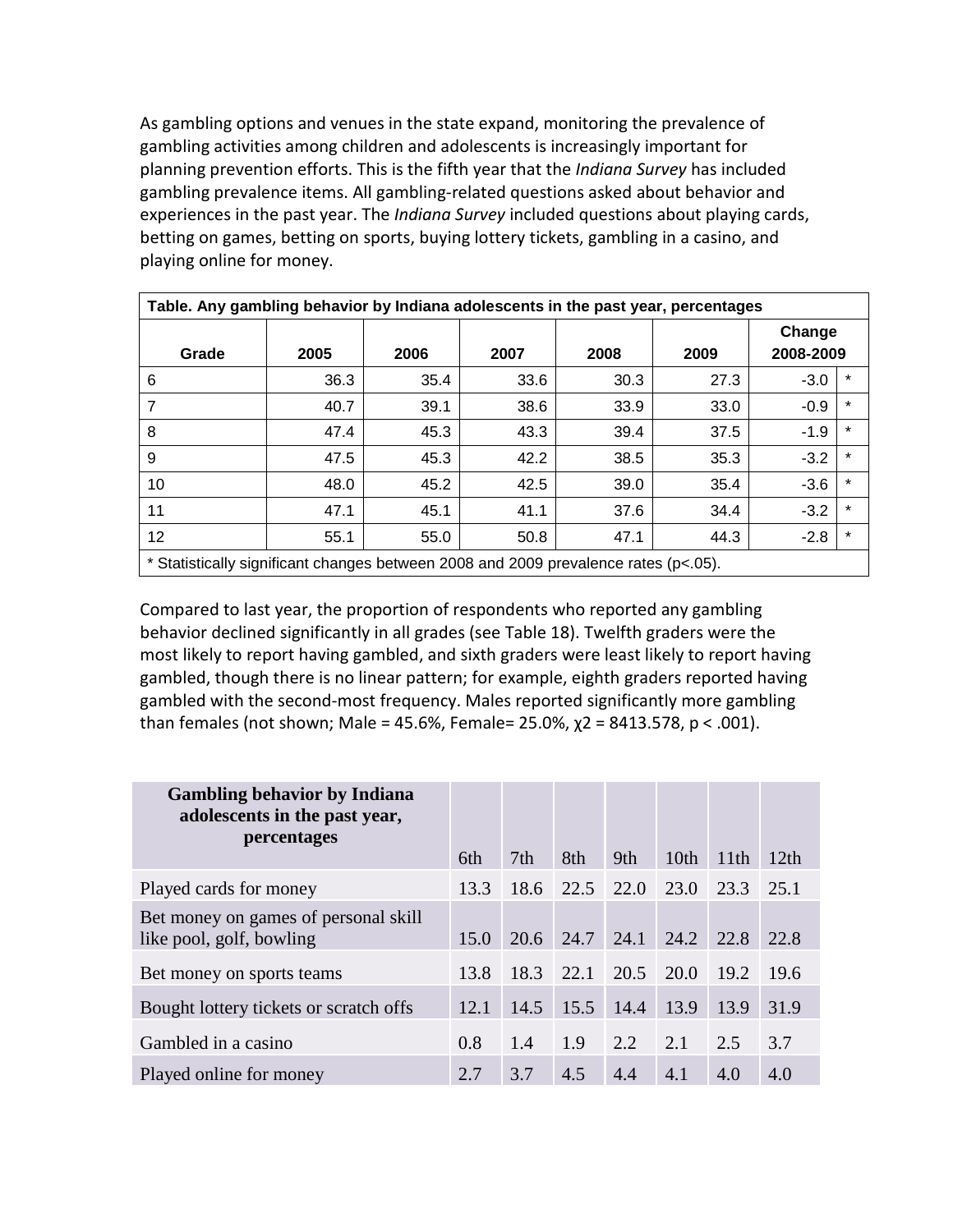With the increasing availability and acceptability of gambling, more young people are gambling than ever. What may seem like harmless fun can develop into a serious problem for some people. Consequences of problem gambling can range from family and school problems, loss of friendships or jobs, debt, crime, and depression or suicide.

The following charts are a breakdown of type of gambling, by grade for 2008-2009.





**Bet money on games of personal skill like pool, golf, or bowling**



Playing cards for money is clearly the most popular form of gambling among young people in Indiana. Betting on one's personal skill, such as shooting pool or bowling, is the next most common form of gambling among people in this age group.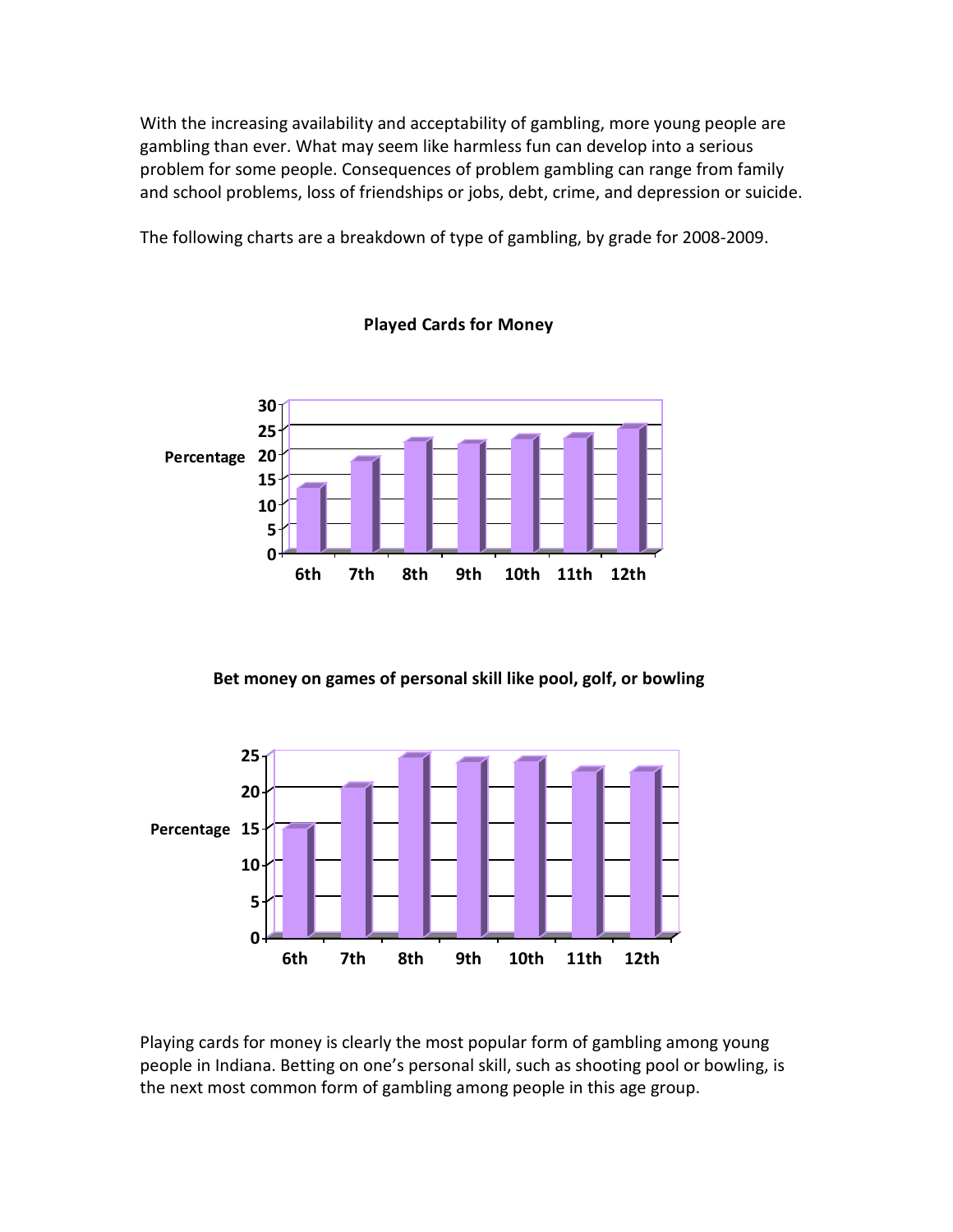## **Bet money on sports teams**



The Hoosier Lottery is operated by the State of Indiana. On November 8, 1988 Indiana voters approved a lottery referendum by 62 percent. On May 3, 1989, the Indiana General Assembly ratified the Lottery Act and a week later the governor signed the Lottery Act into law. In June 1989 a Lottery director was appointed and in July the Lottery Commission was appointed. On October 13, 1989, instant, or scratch-off, ticket sales began at 12:10 p.m. More information on the Hoosier Lottery is available at: [www.in.gov/hoosierlottery.](http://www.in.gov/hoosierlottery) In Indiana you must be 18 to purchase lottery or scratch off type tickets.



## **Bought lottery tickets or scratch offs**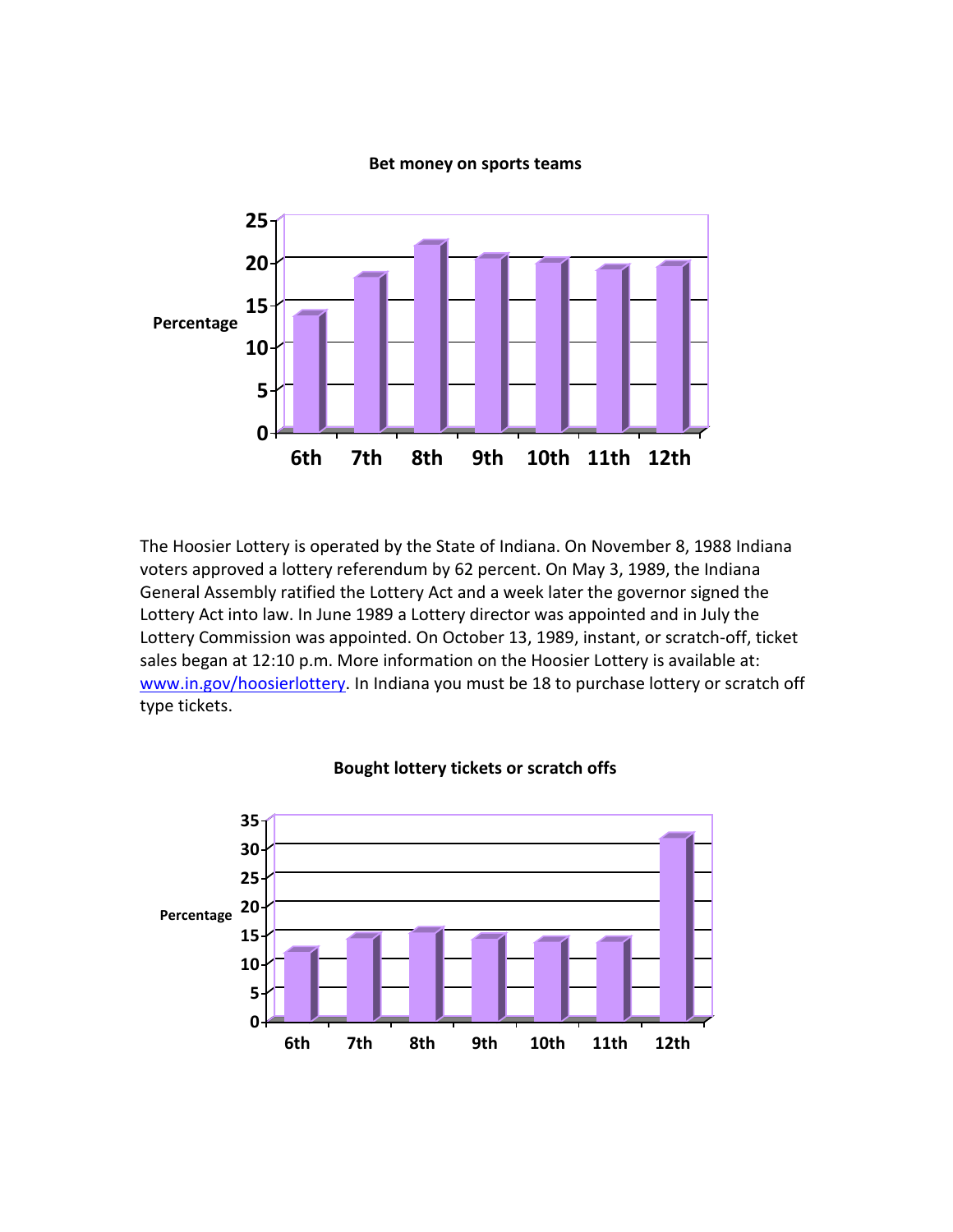The Indiana Riverboat Gaming Act was passed on July1, 1993 allowing riverboat gaming in Indiana. This legislation allowed for ten riverboats. The first of these ten casinos opened in 1995. In 2004 legislation was enacted that allowed a riverboat in French Lick which opened in 2007. Regulation/oversight of casino gaming is the responsibility of the Indiana Gaming Commission. [www.in.gov/gaming.](http://www.in.gov/gaming) In Indiana you must be 21 years of age to enter a riverboat casino.





Online gambling is a popular type of gambling among young adults and full of unknowns. Over \$15 billion spent worldwide in 2006. From poker sites to sports betting sites and more, gambling online is easy to find and with current technology, can be accessed just about anywhere.



## **Played online for money**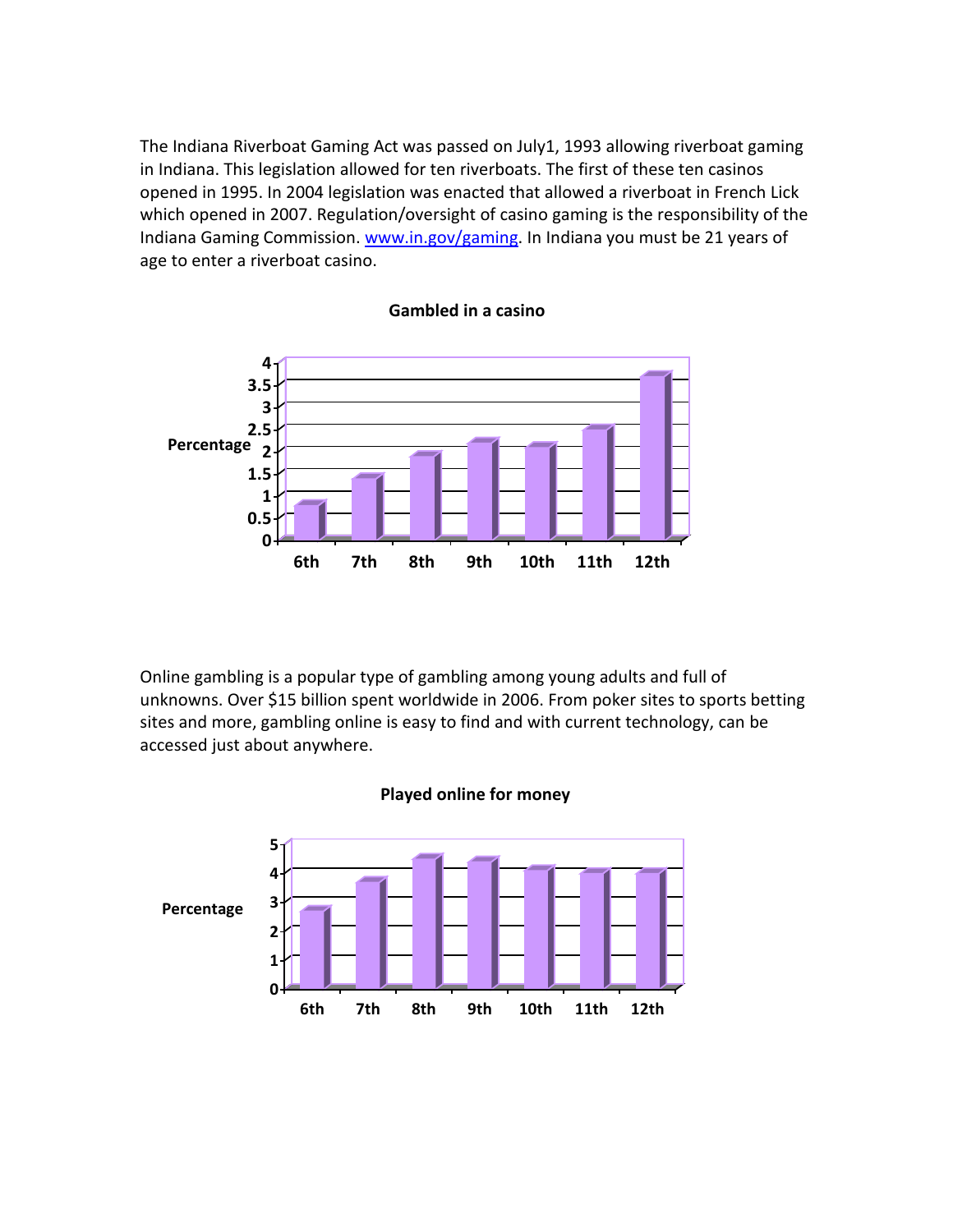Problem gambling items were "During the last 12 months, have you ever felt…? (a) bad about the amount you bet, or about what happens when you bet money, (b) that you would like to stop betting money but didn't think you could." These items, used with the permission of the Minnesota Department of Education, help identify gambling problems (Johnson, Hamer, & Nora, 1998, and Johnson, et al., 1997). The findings indicate that, compared to 2008, a smaller proportion of students in Grades 8 to 12 reported feeling bad about the amount of money they bet (see Table 19). However, the proportion of students who reported they would like to stop betting money but could not (see Table 20) was comparable to last year's data, with the exception of students in Grade 10, who were slightly less likely to answer affirmatively this year compared to last year's data.

| Table. Trend in "felt bad about the amount bet" among respondents reporting any gambling<br>in the past year, percentages |      |      |      |      |      |                     |         |  |  |
|---------------------------------------------------------------------------------------------------------------------------|------|------|------|------|------|---------------------|---------|--|--|
| Grade                                                                                                                     | 2005 | 2006 | 2007 | 2008 | 2009 | Change<br>2008-2009 |         |  |  |
| 6                                                                                                                         | 5.6  | 5.2  | 5.6  | 4.6  | 4.3  | $-0.3$              |         |  |  |
| 7                                                                                                                         | 5.5  | 5.0  | 5.1  | 4.4  | 4.2  | $-0.2$              |         |  |  |
| 8                                                                                                                         | 5.4  | 5.4  | 5.0  | 4.6  | 4.0  | $-0.6$              | $\ast$  |  |  |
| 9                                                                                                                         | 5.4  | 4.6  | 4.1  | 3.6  | 3.1  | $-0.5$              | $\ast$  |  |  |
| 10                                                                                                                        | 5.2  | 4.6  | 3.9  | 3.2  | 2.8  | $-0.4$              | $\star$ |  |  |
| 11                                                                                                                        | 4.8  | 4.1  | 3.4  | 3.1  | 2.4  | $-0.7$              | $\star$ |  |  |
| 12                                                                                                                        | 5.4  | 4.5  | 3.7  | 3.4  | 2.6  | $-0.8$              | $\star$ |  |  |
| * Statistically significant changes between 2008 and 2009 prevalence rates (p<.05).                                       |      |      |      |      |      |                     |         |  |  |

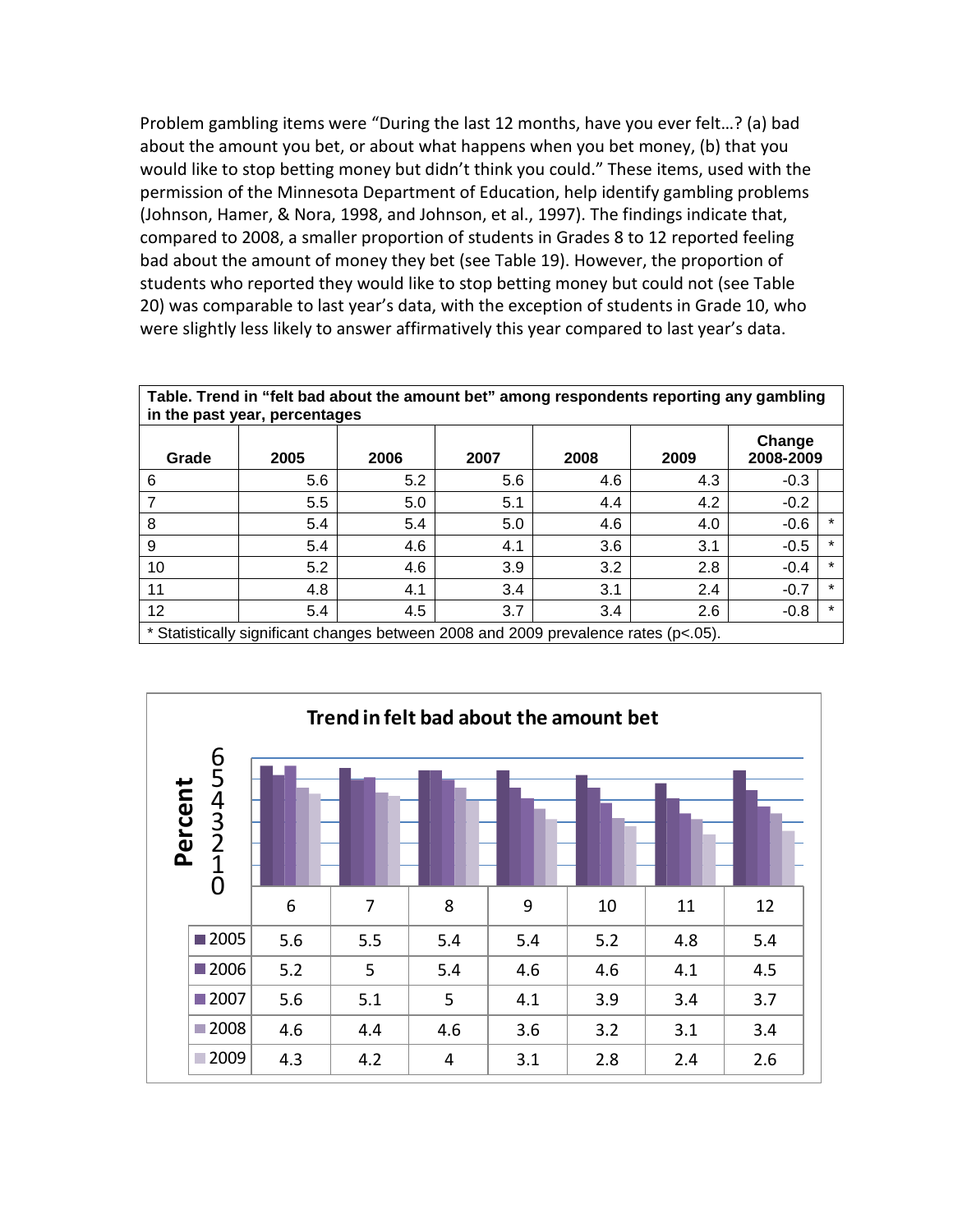Wanting to stop betting money or gambling, but don't think they can is a sign of problem gambling. Other signs can include: spending more time or money gambling then they intended to spend; trying you win back money or possessions they have lost; feeling badly about gambling; lying about gambling; hiding gambling behaviors; arguing about gambling; and skipping school for reasons related to gambling.

| gambling in the past year, percentages                                              |      |      |      |      |      |                     |         |  |  |
|-------------------------------------------------------------------------------------|------|------|------|------|------|---------------------|---------|--|--|
| Grade                                                                               | 2005 | 2006 | 2007 | 2008 | 2009 | Change<br>2008-2009 |         |  |  |
| 6                                                                                   | 4.9  | 4.5  | 4.9  | 3.8  | 3.8  | 0.0                 |         |  |  |
|                                                                                     | 3.7  | 3.6  | 4.0  | 3.2  | 3.1  | $-0.1$              |         |  |  |
| 8                                                                                   | 3.4  | 3.2  | 3.5  | 3.0  | 2.8  | $-0.2$              |         |  |  |
| 9                                                                                   | 2.6  | 2.3  | 2.6  | 2.2  | 2.1  | $-0.1$              |         |  |  |
| 10                                                                                  | 2.2  | 1.9  | 2.1  | 1.9  | 1.6  | $-0.3$              | $\star$ |  |  |
| 11                                                                                  | 1.8  | 1.6  | 1.7  | 1.6  | 1.3  | $-0.3$              |         |  |  |
| 12                                                                                  | 1.7  | 1.6  | 1.5  | 1.5  | 1.5  | 0.0                 |         |  |  |
| * Statistically significant changes between 2008 and 2009 prevalence rates (p<.05). |      |      |      |      |      |                     |         |  |  |

6 7 8 9 10 11 12 2005 4.9 3.7 3.4 2.6 2.2 1.8 1.7 2006 4.5 3.6 3.2 2.3 1.9 1.6 1.6 2007 4.9 4 3.5 2.6 2.1 1.7 1.5 2008 3.8 3.2 3 2.2 1.9 1.6 1.5 2009 3.8 3.1 2.8 2.1 1.6 1.3 1.5 0 1 2 3 4 5 6 **Percent Trend in would like to stop betting but could not**

**Table. Trend in "would like to stop betting but could not" among respondents reporting any**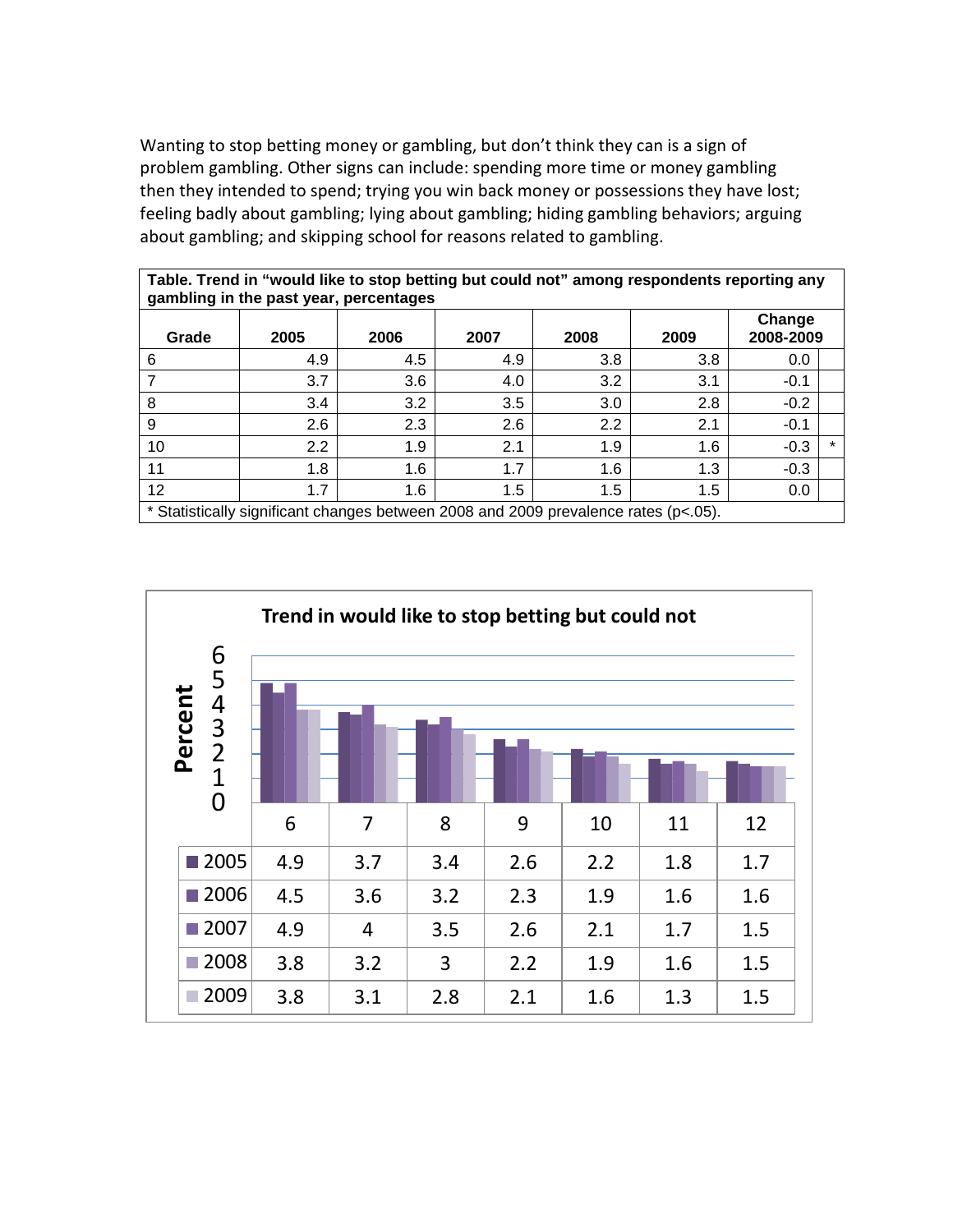Research has shown that the majority of individuals' illicit drug use occurs only after they use cigarettes, alcohol, or marijuana. These three are known as the "gateway drugs" (Bailey, 1992; Donovan & Jessor, 1983; Fleming, Leventhal, Glynn, & Ershler, 1989; Golub & Johnson, 2001; Kandel & Yamaguchi, 1993).The following charts outline gambling behaviors in relation to alcohol, tobacco, and marijuana use.

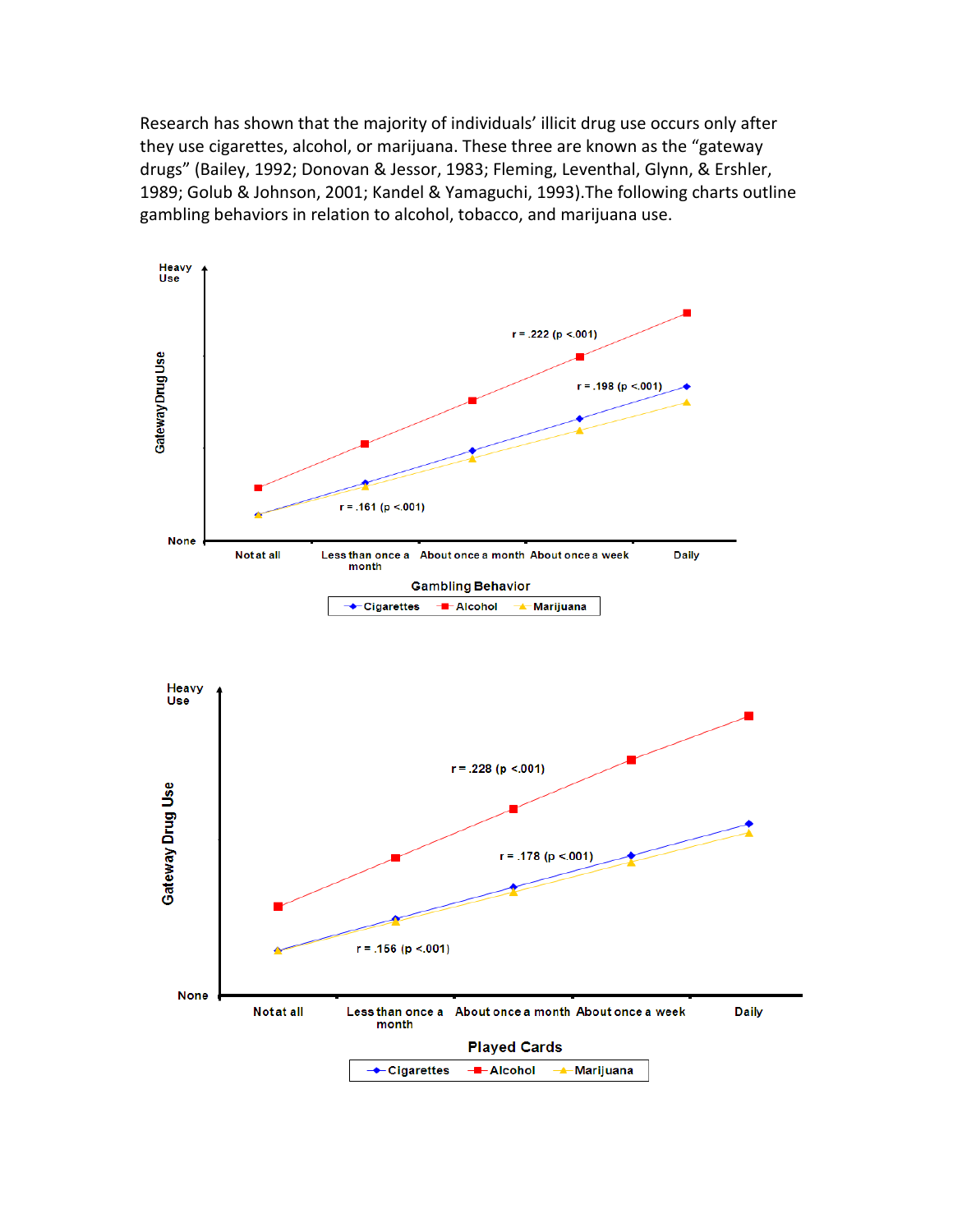

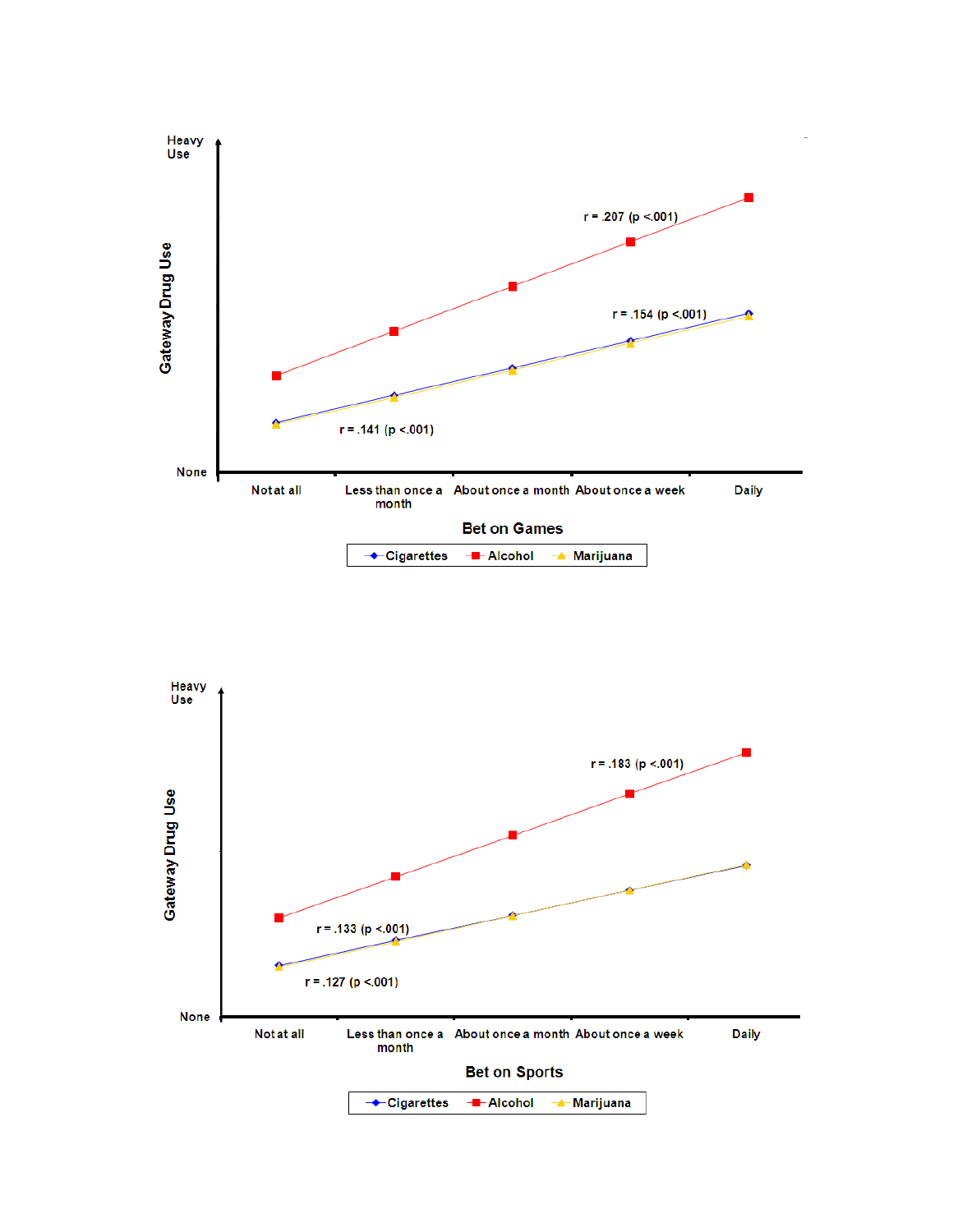

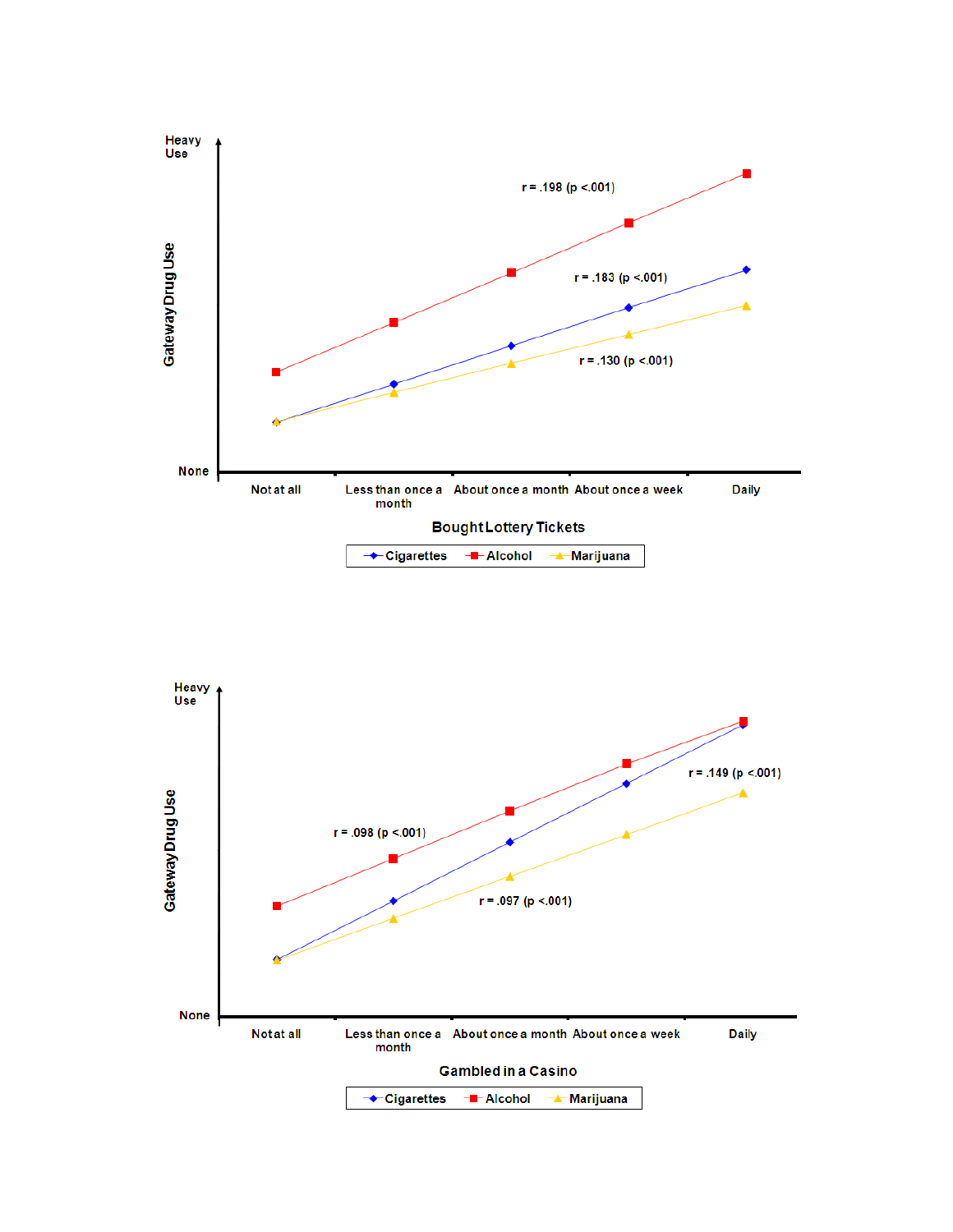